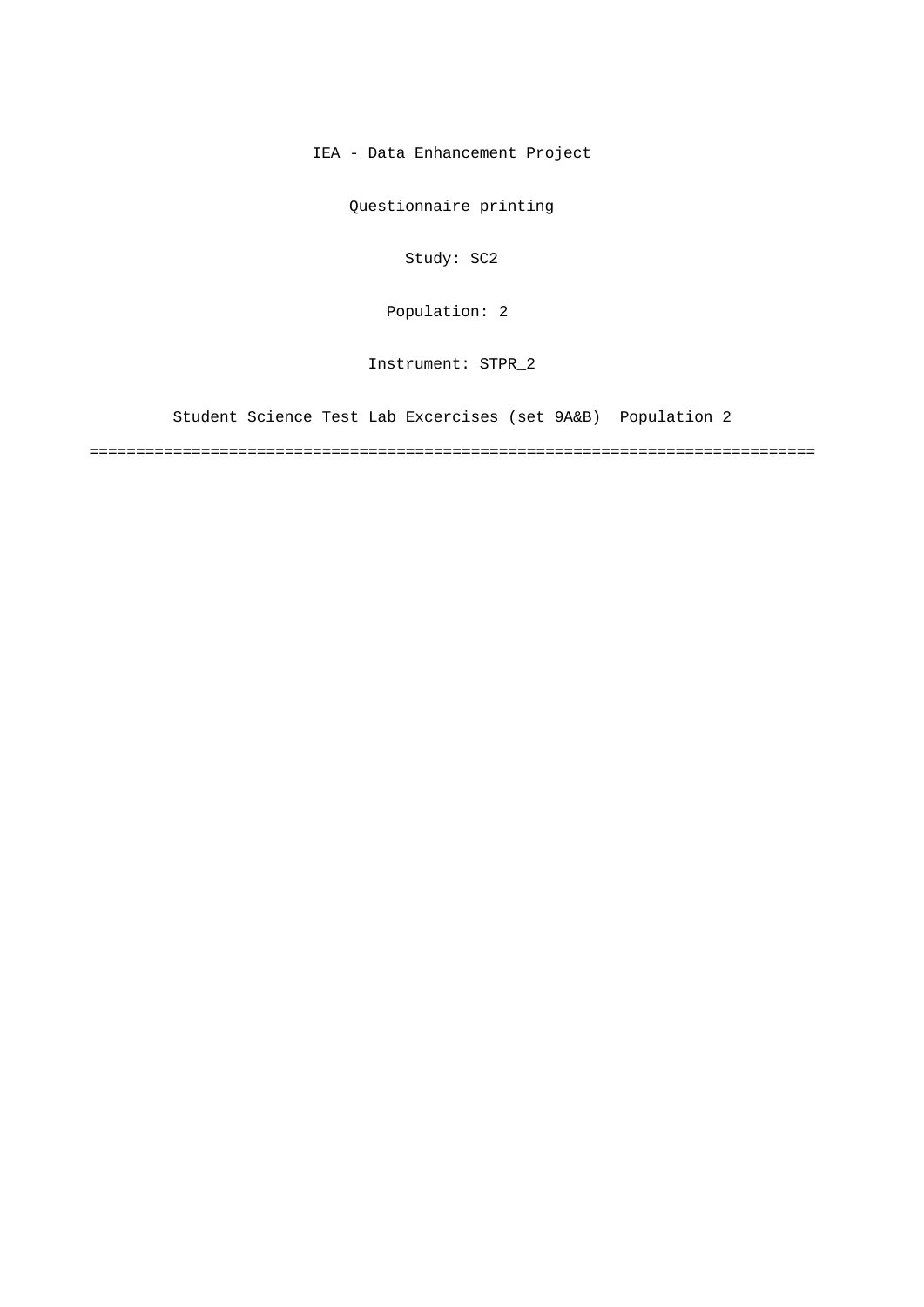<span id="page-1-0"></span>Experiment I

The diagram below represents an electric tester.

[ Picture ]

Use the materials given to make an electric tester.

- 1 What happens when the wires X and Y are connected? (Circle one.)
	- A The bulb lights.
	- B The bulb does not light.

Use the tester to check if an electric current flows between all the various pairs of terminals (A to F) on the circuit board.

2 Perform the tests and record the results in the table below. Use a plus (+) to indicate that a current flows and a zero (0) if no current flows. For example, if the bulb lights when wire X touches B and wire Y touches C, a (+) should be marked under C on line B. If the bulb does not light when B and C and connected, contact the test administrator.



3 On the basis of the above experiment, which two of the following are possible ways the terminals are connected? (Circle two.)

[ 6 Pictures of possible ways the terminals are connected ]

| PR2A103 |  | PR2A101 PR2A102 PR2A103 PR2A101 PR2A102 PR2A103 PR2A101 PR2A102 |  |  |
|---------|--|-----------------------------------------------------------------|--|--|
|         |  |                                                                 |  |  |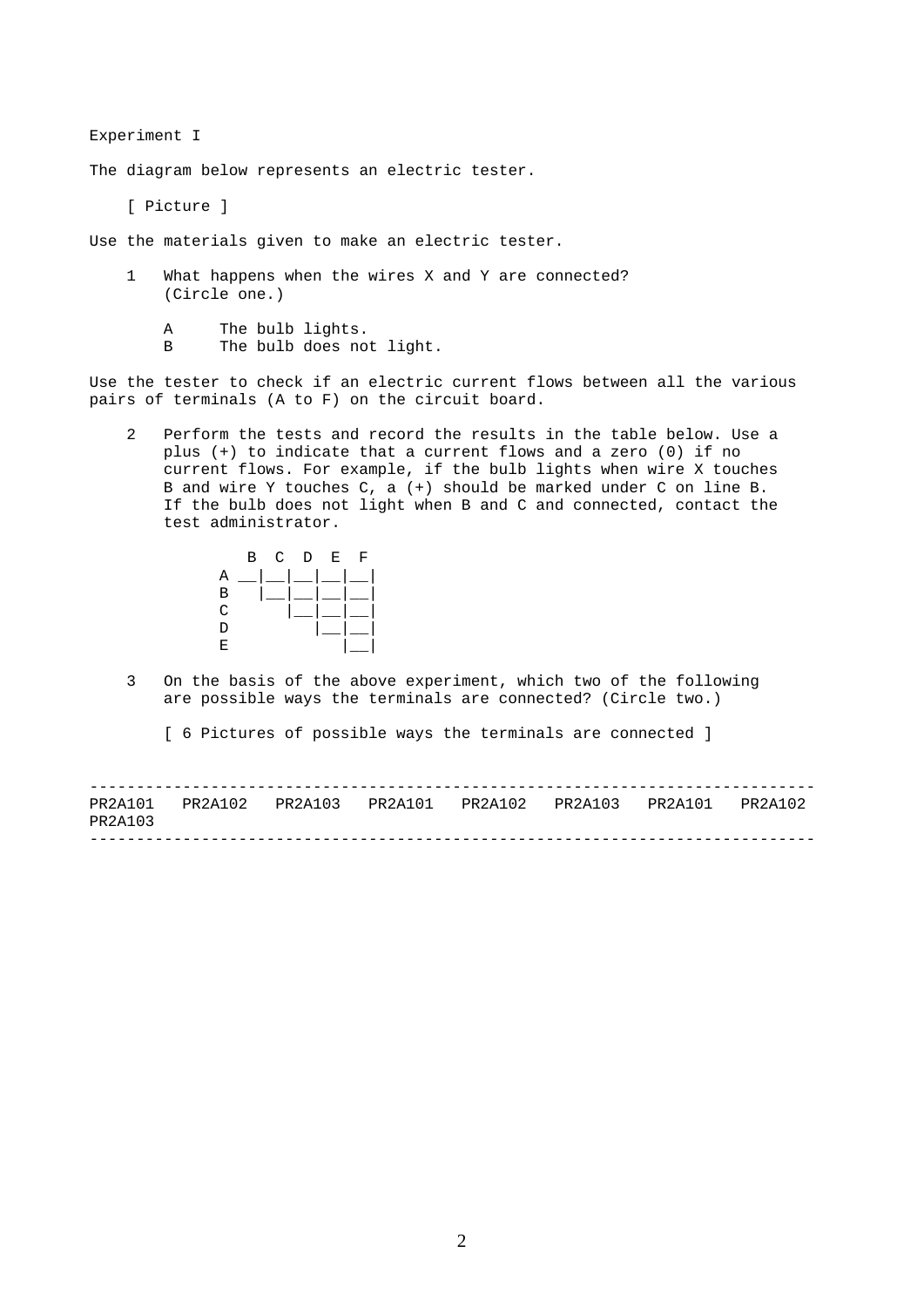Experiment II

Phenolpthalein is a colorless indicator. When a few drops are added to a basic solution, the solution will turn pink.

Blue litmus paper turns red (pink) when dipped in an acidic solution.

Before you are three vials, labelled A, B, and C. One contains a basic solution, another an acidic solution, and a third, water. Use the colorless indicator and blue litmus paper to determine the contents of each vial.

Begin by following the instructions below.

1 Using the information above, what will you do to determine what kind of solution is in each vial? Write down your plan.

 $\_$  ,  $\_$  ,  $\_$  ,  $\_$  ,  $\_$  ,  $\_$  ,  $\_$  ,  $\_$  ,  $\_$  ,  $\_$  ,  $\_$  ,  $\_$  ,  $\_$  ,  $\_$  ,  $\_$  ,  $\_$  ,  $\_$  ,  $\_$  ,  $\_$  ,  $\_$  ,  $\_$  ,  $\_$  ,  $\_$  ,  $\_$  ,  $\_$  ,  $\_$  ,  $\_$  ,  $\_$  ,  $\_$  ,  $\_$  ,  $\_$  ,  $\_$  ,  $\_$  ,  $\_$  ,  $\_$  ,  $\_$  ,  $\_$  ,  $\_$  ,  $\_$  ,  $\_$  ,  $\_$  ,  $\_$  ,  $\_$  ,  $\_$  ,  $\_$  ,  $\_$  ,  $\_$  ,  $\_$  ,  $\_$  ,  $\_$  ,  $\_$  ,  $\_$  ,  $\_$  ,  $\_$  ,  $\_$  ,  $\_$  ,  $\_$  ,  $\_$  ,  $\_$  ,  $\_$  ,  $\_$  ,  $\_$  ,  $\_$  ,  $\_$  ,  $\_$  ,  $\_$  ,  $\_$  ,  $\_$  ,  $\_$  ,  $\_$  ,  $\_$  ,  $\_$  ,  $\_$  ,  $\_$  ,  $\_$  ,  $\_$  ,  $\_$  ,  $\_$  ,  $\_$  ,  $\_$  ,  $\_$  ,  $\_$  ,  $\_$  ,  $\_$  ,  $\_$  ,  $\_$  ,  $\_$  ,  $\_$  ,  $\_$  ,  $\_$  ,  $\_$  ,  $\_$  ,  $\_$  ,  $\_$  ,  $\_$  ,  $\_$  ,  $\_$  ,  $\_$  ,  $\_$  ,  $\_$  ,  $\_$  ,  $\_$  ,  $\_$  ,  $\_$  ,  $\_$  ,  $\_$  ,  $\_$  ,  $\_$  ,  $\_$  ,  $\_$  ,  $\_$  , \_\_\_\_\_\_\_\_\_\_\_\_\_\_\_\_\_\_\_\_\_\_\_\_\_\_\_\_\_\_\_\_\_\_\_\_\_\_\_\_\_\_\_\_\_\_\_\_\_\_\_\_\_\_\_\_\_\_\_\_\_\_\_\_\_\_\_ \_\_\_\_\_\_\_\_\_\_\_\_\_\_\_\_\_\_\_\_\_\_\_\_\_\_\_\_\_\_\_\_\_\_\_\_\_\_\_\_\_\_\_\_\_\_\_\_\_\_\_\_\_\_\_\_\_\_\_\_\_\_\_\_\_\_\_

CARRY OUT YOUR PLAN.

2 Record your observations in the chart below:

OBSERVATIONS

| Sample                    |   |                                                                                         |                      | Blue Litmus Paper<br>Phenolthalein |                                                                                       |                                                                                                                                    |  |  |
|---------------------------|---|-----------------------------------------------------------------------------------------|----------------------|------------------------------------|---------------------------------------------------------------------------------------|------------------------------------------------------------------------------------------------------------------------------------|--|--|
| $\mathbf{A}$              |   |                                                                                         |                      |                                    |                                                                                       |                                                                                                                                    |  |  |
| $\mathbf B$               |   |                                                                                         |                      |                                    |                                                                                       |                                                                                                                                    |  |  |
| $\mathcal{C}$             |   |                                                                                         |                      |                                    |                                                                                       |                                                                                                                                    |  |  |
|                           |   |                                                                                         |                      |                                    |                                                                                       |                                                                                                                                    |  |  |
| 3                         |   |                                                                                         | following questions: |                                    |                                                                                       | On the basis of the information in the chart above, answer the                                                                     |  |  |
|                           | A | Which sample contains an acidic solution?<br>What are your reasons for this conclusion? |                      |                                    |                                                                                       |                                                                                                                                    |  |  |
|                           | B |                                                                                         |                      |                                    | Which sample contains a basic solution?<br>What are your reasons for this conclusion? |                                                                                                                                    |  |  |
|                           |   |                                                                                         |                      |                                    |                                                                                       |                                                                                                                                    |  |  |
|                           |   |                                                                                         |                      |                                    |                                                                                       | PR2A201 PR2A202 PR2A203 PR2A204 PR2A205 PR2A201 PR2A202 PR2A203<br>PR2A204 PR2A205 PR2A201 PR2A202 PR2A203 PR2A204 PR2A205 PR2A201 |  |  |
| PR2A202<br><b>PR2A205</b> |   |                                                                                         |                      |                                    |                                                                                       |                                                                                                                                    |  |  |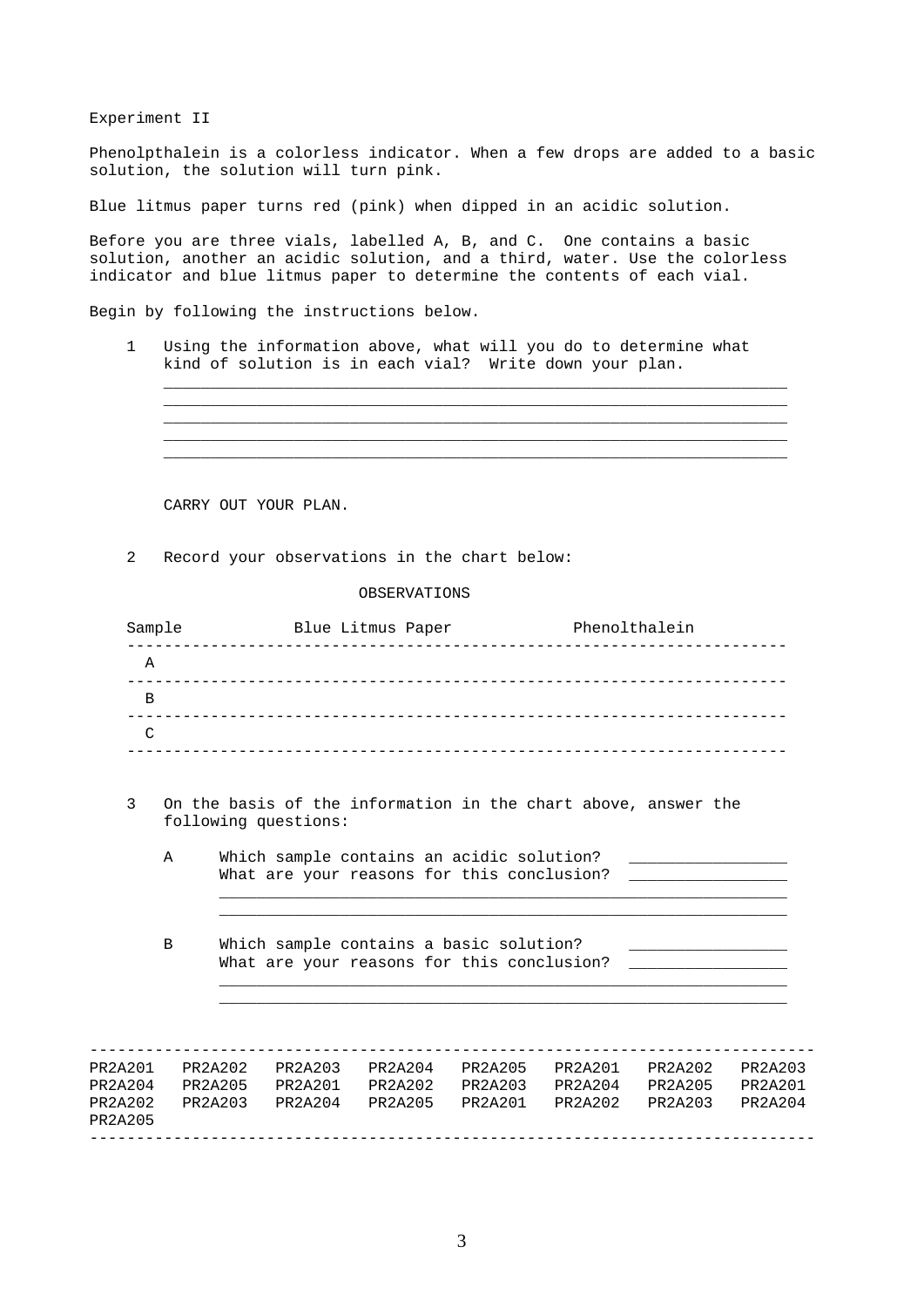Experiment III

It is suggested that starch could be added to a coffee creamer to make it appear thicker. One or more of the samples of creamer on the table contain starch.

Iodine solution is used to test for the presence of starch. Starch will turn blue-black in the presence of iodine.

|   | CARRY OUT YOUR PLAN.                                                                                                                          |
|---|-----------------------------------------------------------------------------------------------------------------------------------------------|
| 2 | Record your observations.                                                                                                                     |
|   | Sample B<br>Sample C<br><u> 1989 - Johann Stoff, deutscher Stoff, der Stoff, der Stoff, der Stoff, der Stoff, der Stoff, der Stoff, der S</u> |
|   |                                                                                                                                               |
| 3 | What are your conclusions? What are the reasons for these<br>conclusions?                                                                     |
|   | Sample C                                                                                                                                      |

4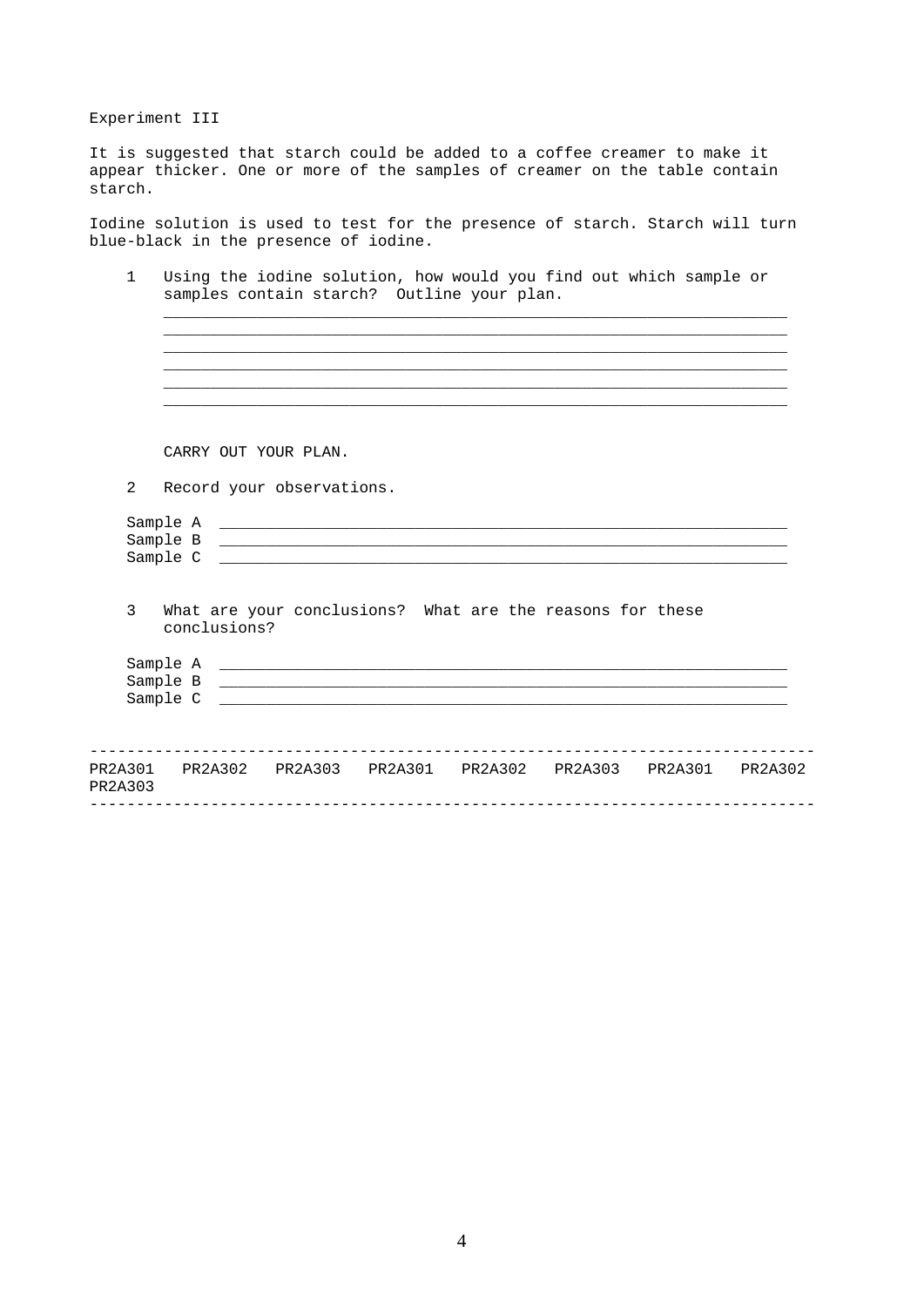## Experiment I

Use the equipment before you to find the mass of the sinker. Then find the volume of the sinker. Now calculate the density of the sinker. Show all calculations and give the units you used to measure the mass and volume. Also give the units for density.

| 3 | mass<br>What is the density of the sinker? ( density = $---$ )<br>volume                                                  |
|---|---------------------------------------------------------------------------------------------------------------------------|
|   |                                                                                                                           |
|   |                                                                                                                           |
| 2 | What is the volume of the sinker? __________________ Describe the<br>procedure you used to find the volume of the sinker. |
|   |                                                                                                                           |

5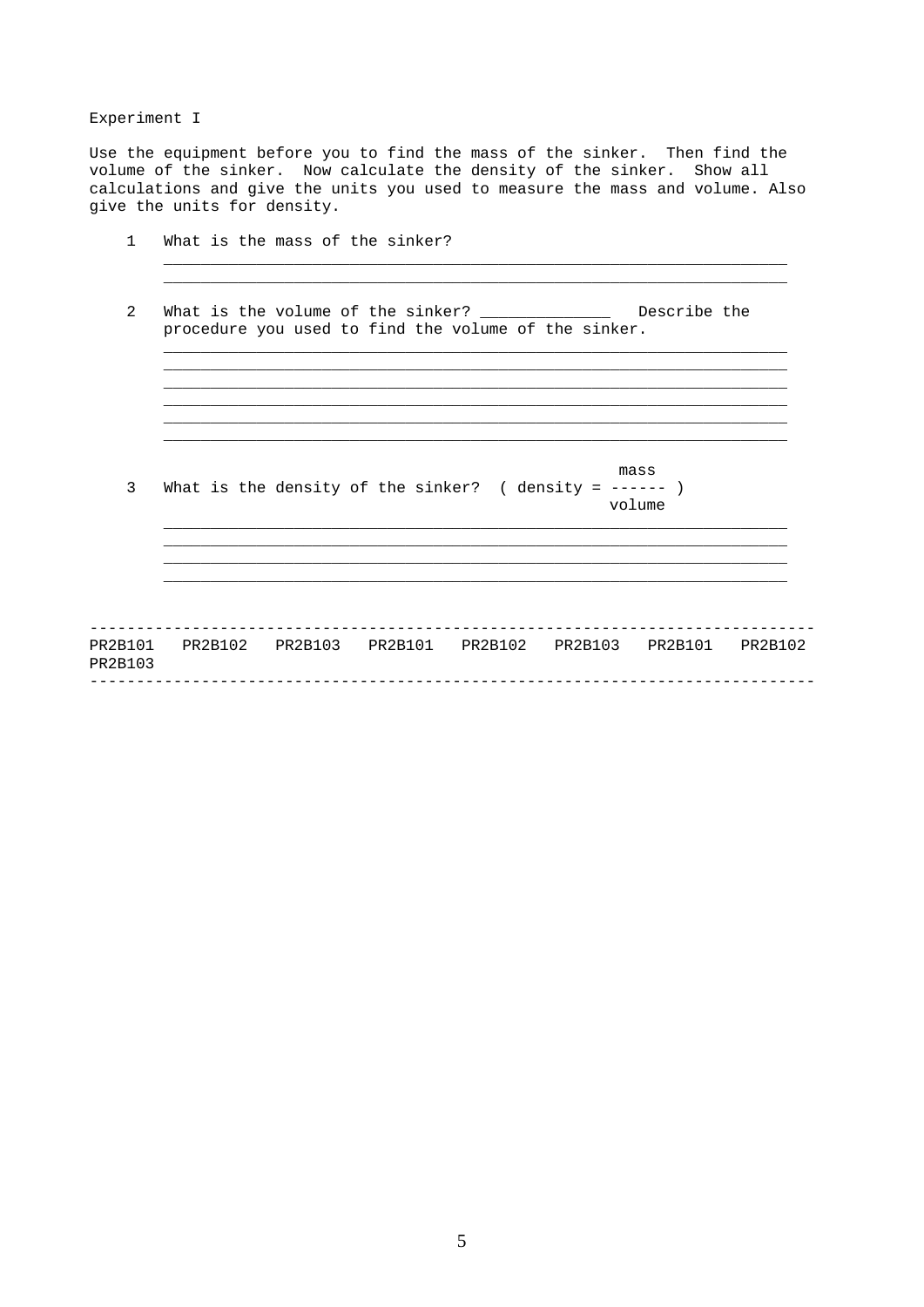Experiment II

[ Picture ]

Before you are a small cup of water and a piece of cut filter paper.

Bend the tabs with colored dots upward as shown in the diagram.

Next, turn the paper upside-down and place the four tabs into the small cup. (Be sure the colored dots are above the water surface.) DO NOT LIFT THE CUP.

1 By carefully turning the cup around on the table, determine if the coloring from each of the dots moves at the same rate. According to what you observe, circle the correct response below:

SAME RATE **DIFFERENT** RATE

When the first color reaches the top of the paper, remove the paper and flatten it out on the table.

2 Describe what happened to the color of each dot.

|                               | Black dot                                                                                                                                                                                                                      |                    |                    |                    |                    |                    |                    |
|-------------------------------|--------------------------------------------------------------------------------------------------------------------------------------------------------------------------------------------------------------------------------|--------------------|--------------------|--------------------|--------------------|--------------------|--------------------|
|                               | Red dot                                                                                                                                                                                                                        |                    |                    |                    |                    |                    |                    |
|                               | Purple dot the contract of the contract of the contract of the contract of the contract of the contract of the contract of the contract of the contract of the contract of the contract of the contract of the contract of the |                    |                    |                    |                    |                    |                    |
|                               | Green dot                                                                                                                                                                                                                      |                    |                    |                    |                    |                    |                    |
|                               | Give an explanation for what happened to the black dot.                                                                                                                                                                        |                    |                    |                    |                    |                    |                    |
| PR2B201                       | PR2B202                                                                                                                                                                                                                        | PR2B203            | PR2B204            | PR2B205            | PR2B201            | PR2B202            | PR2B203            |
| PR2B204<br>PR2B202<br>PR2B205 | PR2B205<br>PR2B203                                                                                                                                                                                                             | PR2B201<br>PR2B204 | PR2B202<br>PR2B205 | PR2B203<br>PR2B201 | PR2B204<br>PR2B202 | PR2B205<br>PR2B203 | PR2B201<br>PR2B204 |